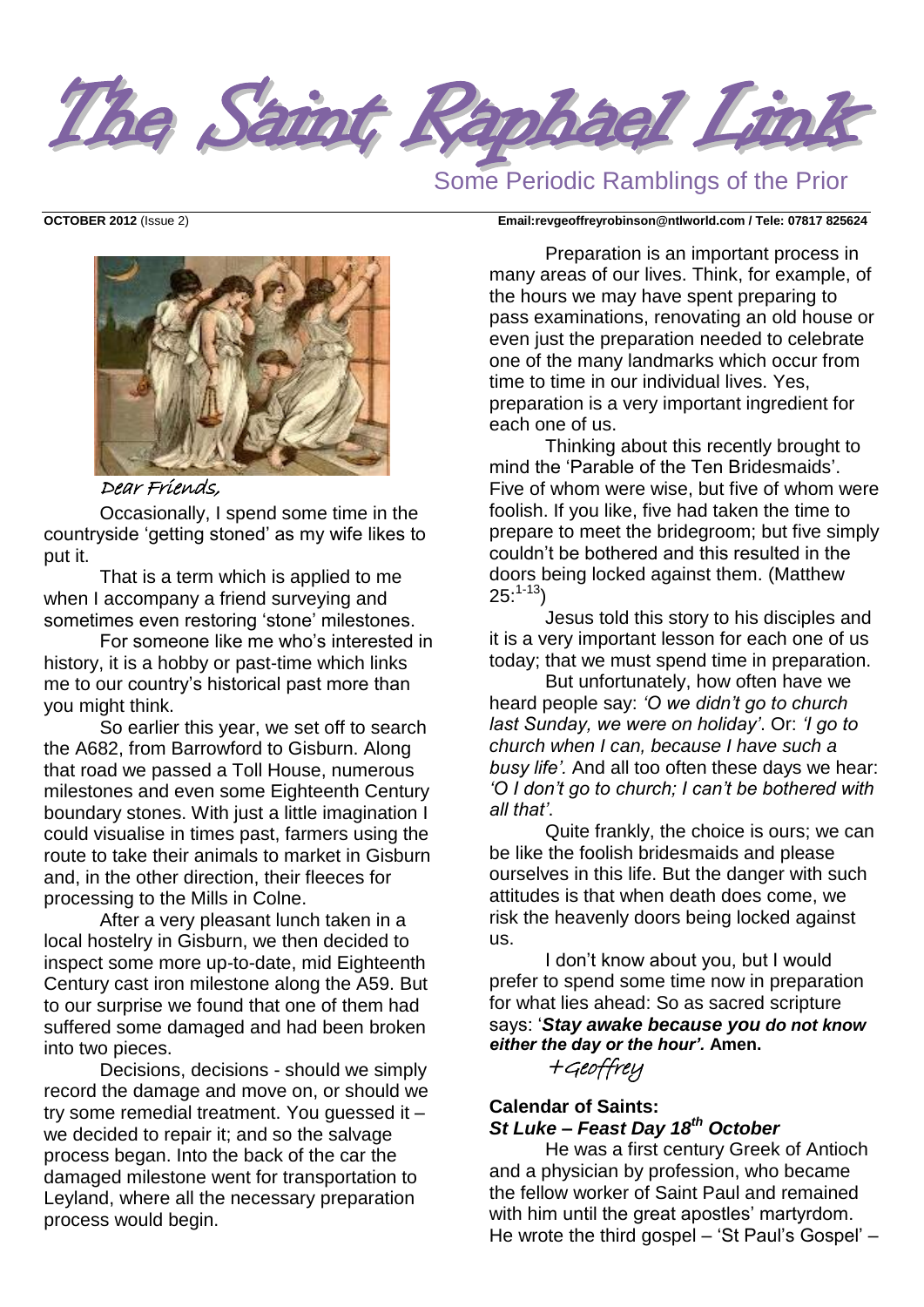and the Acts of the Apostles. The later tradition that he was a painter seems to be based on the picturesque style of his narrative. There is no evidence that he died a martyr.

### **Can they hear us?**

The historic Christian practice of asking our departed brothers and sisters in Christ - the saints - for their intercession has come under attack in the last few hundred years. Though the practice dates back to the earliest days of Christianity and is shared by Catholics, Eastern Orthodox, the other Eastern Christians, and some Anglicans—meaning that all-told it is shared by more than three quarters of all Christians on earth. Nonetheless, it still comes under heavy attack from many within the Protestant movement that started in the sixteenth century.

One charge made against it is that the saints in heaven cannot even hear our prayers, making it useless to ask for their intercession. However, Scripture indicates, that those in heaven are aware of the prayers of those on earth. This can be seen, for example, in Revelation 5:8, where John depicts the saints in heaven offering our prayers to God under the form of *"golden bowls full of incense, which are the prayers of the saints."* But if the saints in heaven are offering our prayers to God, then they must be aware of our prayers. They are aware of our petitions and present them to God by interceding for us.

Some may say that in this passage the prayers being offered were not addressed to the saints in heaven, but directly to God. Yet such observations would only strengthen the fact that those in heaven can hear our prayers, for then the saints would be aware of our prayers even when they are not directed to them!

In any event, it is clear from Revelation 5:8 that the saints in heaven do actively intercede for us. We are explicitly told by John that the incense they offer to God is the prayers of the saints.

Prayers are not physical things and cannot be physically offered to God. Thus the saints in heaven are offering our prayers to God mentally. In other words, they are interceding.



# **No Time to Pray:**

I knelt to pray but not for long, I had too much to do.

 I had to hurry and get to work for bills would soon be due. So I knelt and said a hurried prayer, and jumped up off my knees.

 My Christian duty was now done; my soul could rest at ease. All day long I had no time, to spread a word of cheer.

 No time to speak of Christ to friends, they'd laugh at me I'd fear.

No time, no time, too much to do, that was my constant cry,

 No time to give to souls in need; but at last the time, the time to die.

I went before the Lord, I came, I stood with downcast eyes.

 For in his hands God held a book; it was the Book of Life.

God looked into his book and said "your name I cannot find".

"I once was going to write it down but never found the time" by Kathryn Neff Perry

# **Did You Know?**

**Fact 1**- The names of the Apostles are: **1.** Peter (also known as Simon Peter) **2.** Andrew (the brother of Simon Peter) **3.** James (the son of Zebedee) **4.** John (the brother of James) **5.** Philip **6.** Bartholomew **7.** Thomas **8.** Matthew **9.** James the Less (the son of Alphaeus) **10.** Jude Thaddaeus (also known as Judas the brother of James) **11.** Simon the Zealot **12.** Judas Iscariot (the one who betrayed Jesus)

**Fact 2** - An apostle was one of the original 12 disciples chosen by Christ to preach his gospel.

**Fact 3** - The 12 Apostles of Jesus were missionaries, or leaders of the religious mission in the early Christian Church.

**Fact 4** - The 12 apostles were the followers of Jesus who were sent to spread the Christian message after his death and resurrection.

**Fact 5** - These disciples of Jesus are referred to as Apostles after the death of Jesus, when they moved on to become missionaries.

**Fact 6** - The lives of these men are detailed in the New Testament of the Holy Bible in the following books: The four Gospels - Matthew, Mark, Luke, John, The Acts of the Apostles, The Epistles - letters of instruction by Peter, Paul, John and others to the early, newly established churches